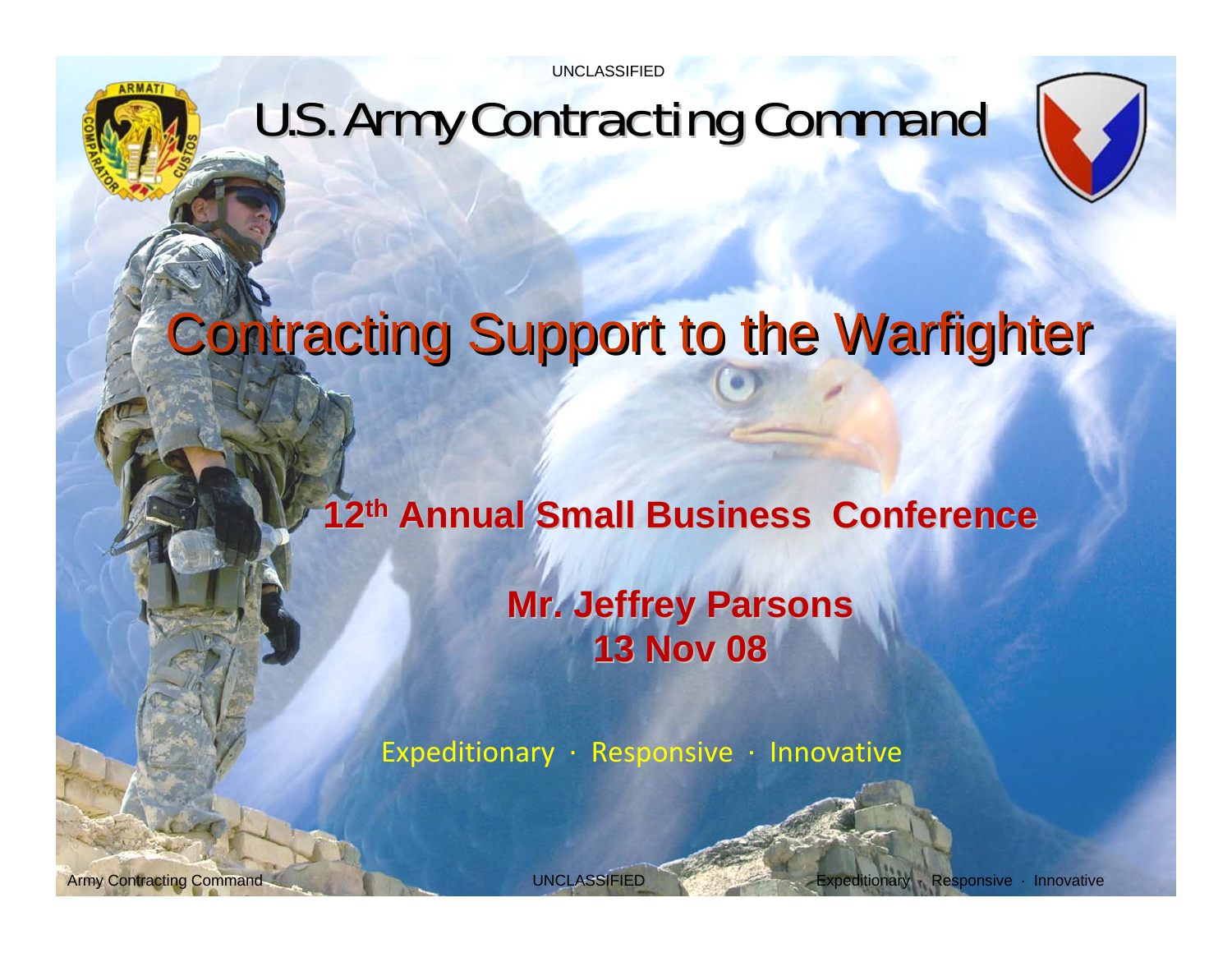Army Contracting Command Mission Statement Army Contracting Command Mission Statement

**Provide global contracting support to warfighters through the full spectrum of military operations.**

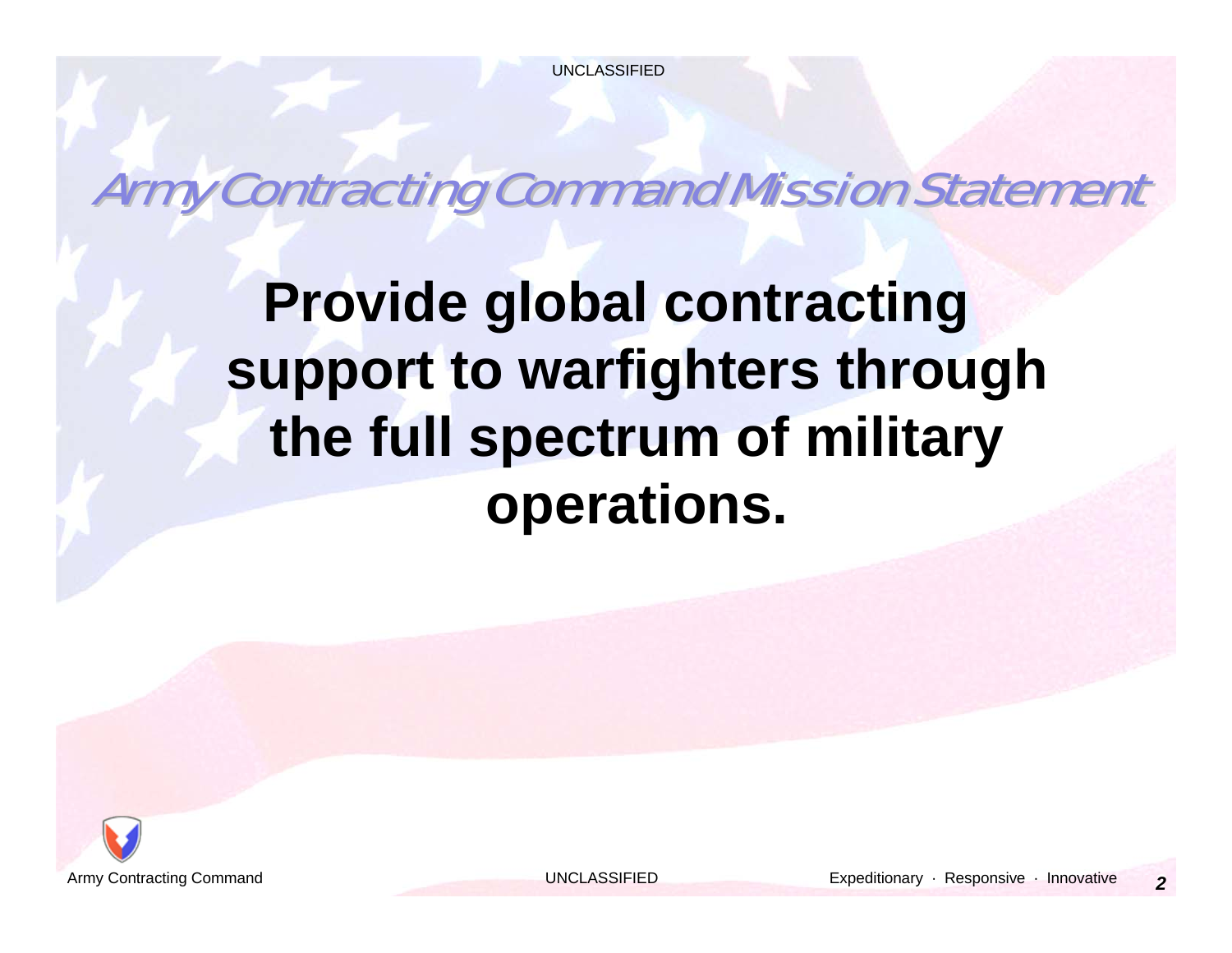## Why the Army Contracting Command?

- • **Directed by the Secretary of the Army on 30 January 2008 in response to recommendation by the "Commission on Army Acquisition and Program Management in Expeditionary Operations" (known as the Gansler Commission).**
- • **Commission recommendation was to establish a single "Army Contracting Command," responsible for making contracting an Army, high-quality, core-competence.**
- • **Commission viewed this recommendation as "essential to address the acquisition problems of recent years – both in expeditionary operations as well as in Army – wide contracting and weapons buying."**

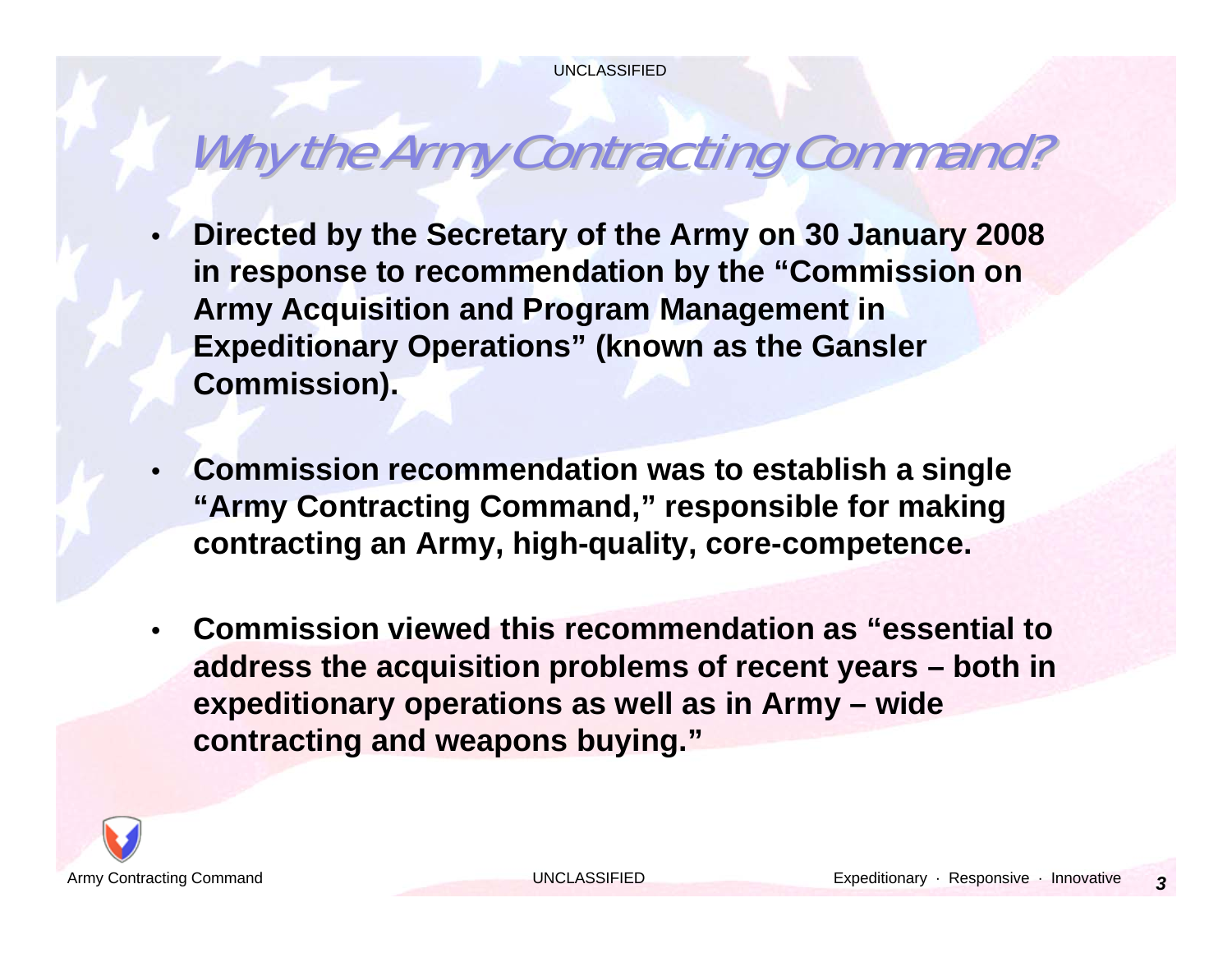#### **Army Contracting Command**

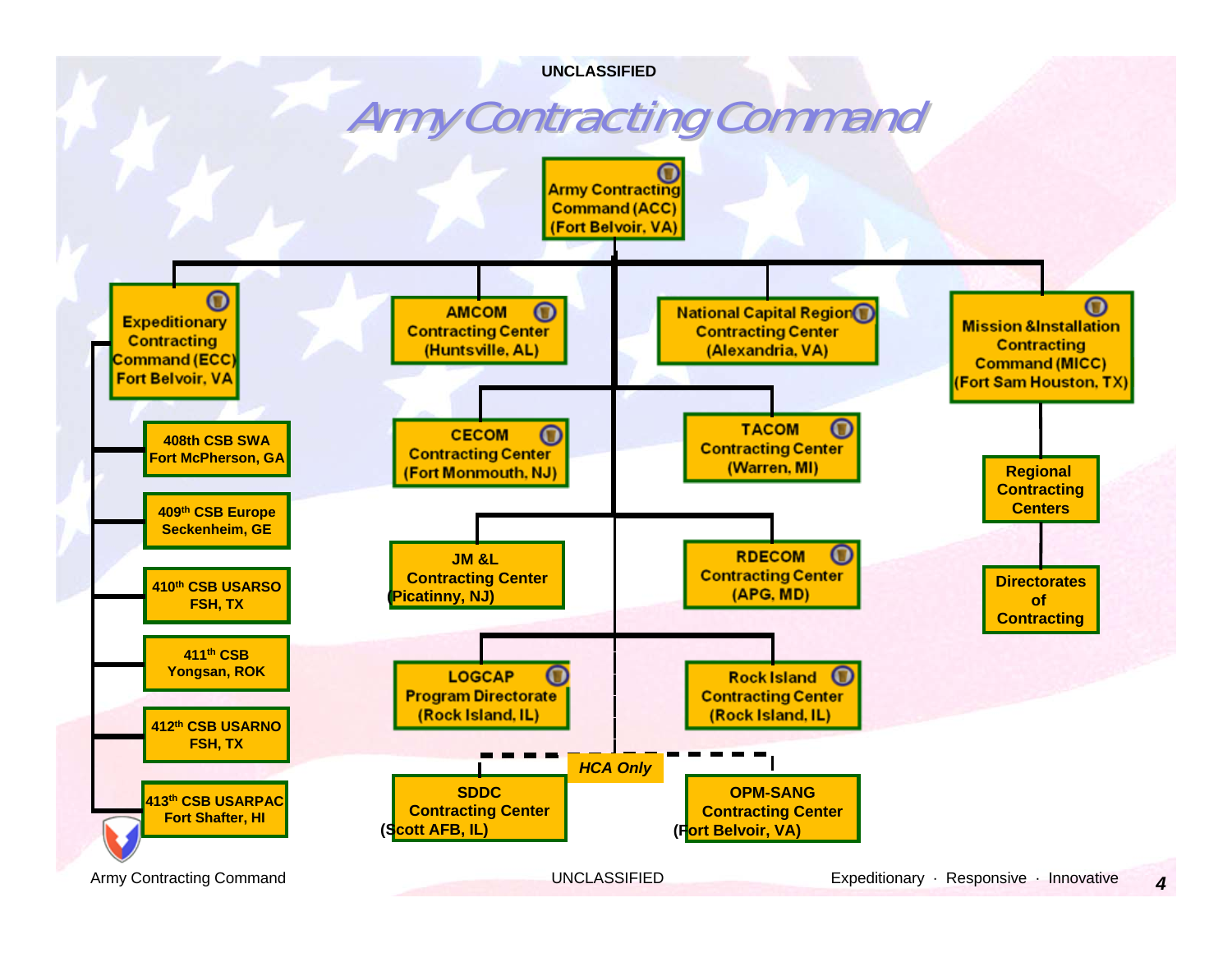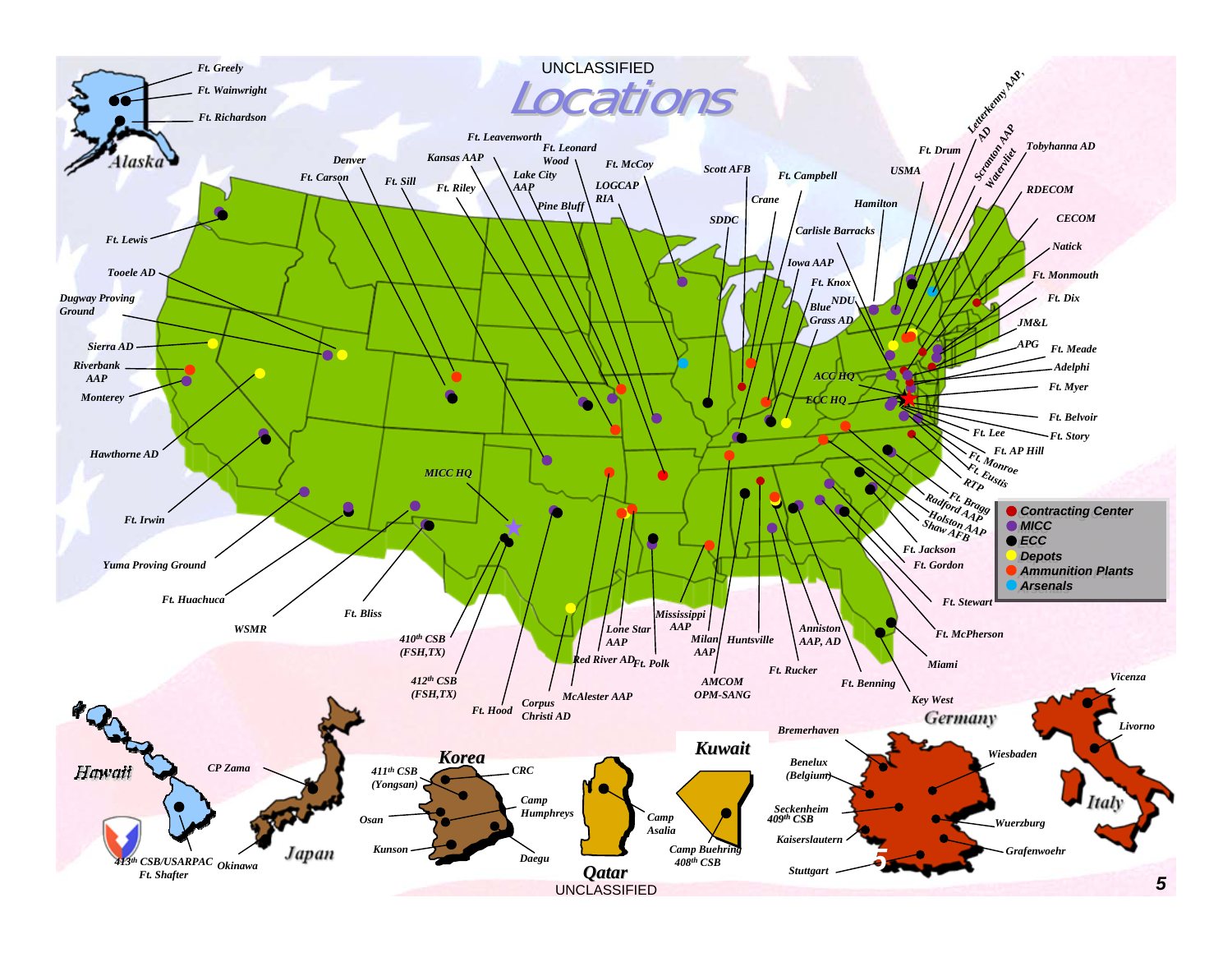### How much do we obligate?



*Dollars*



#### FY 08 246,000 Actions \$104 B FY 08 246,000 Actions \$104 B  $18\%$  > in \$ from FY 07

Who we buying it for? ·PEO'S PM'S  $\cdot$ FIVIS ·ASCC's ·TRADOC ·IIMCOM ·FORSCOM ·NETCOM

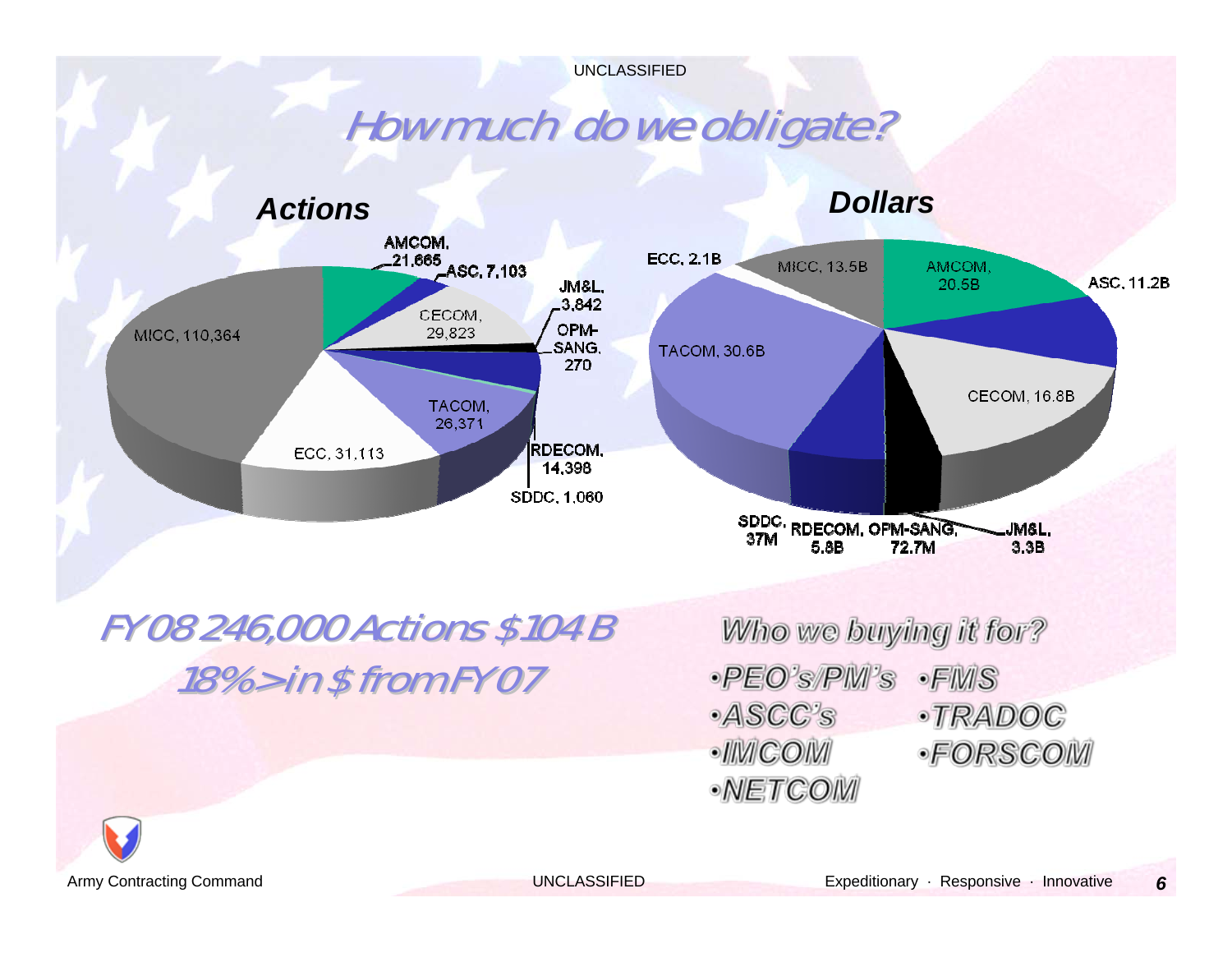

- 9 **Resources necessary positions to support the Soldiers in the field.**
- 9 **Incorporates Gansler Commission and Secretary of the Army Contracting Task Force recommendations and various recommendations from CID, DODIG, AAA, and GAO.**
- 9 **Focuses and leverages contracting expertise.**
- 9 **Begins synchronization process of contracting below the Army Secretariat level.**
- 9 **Provides a single focal point to the operational commanders for most of Army contracting.**
- 9 **Enhances career development for military and civilian contracting professionals.**